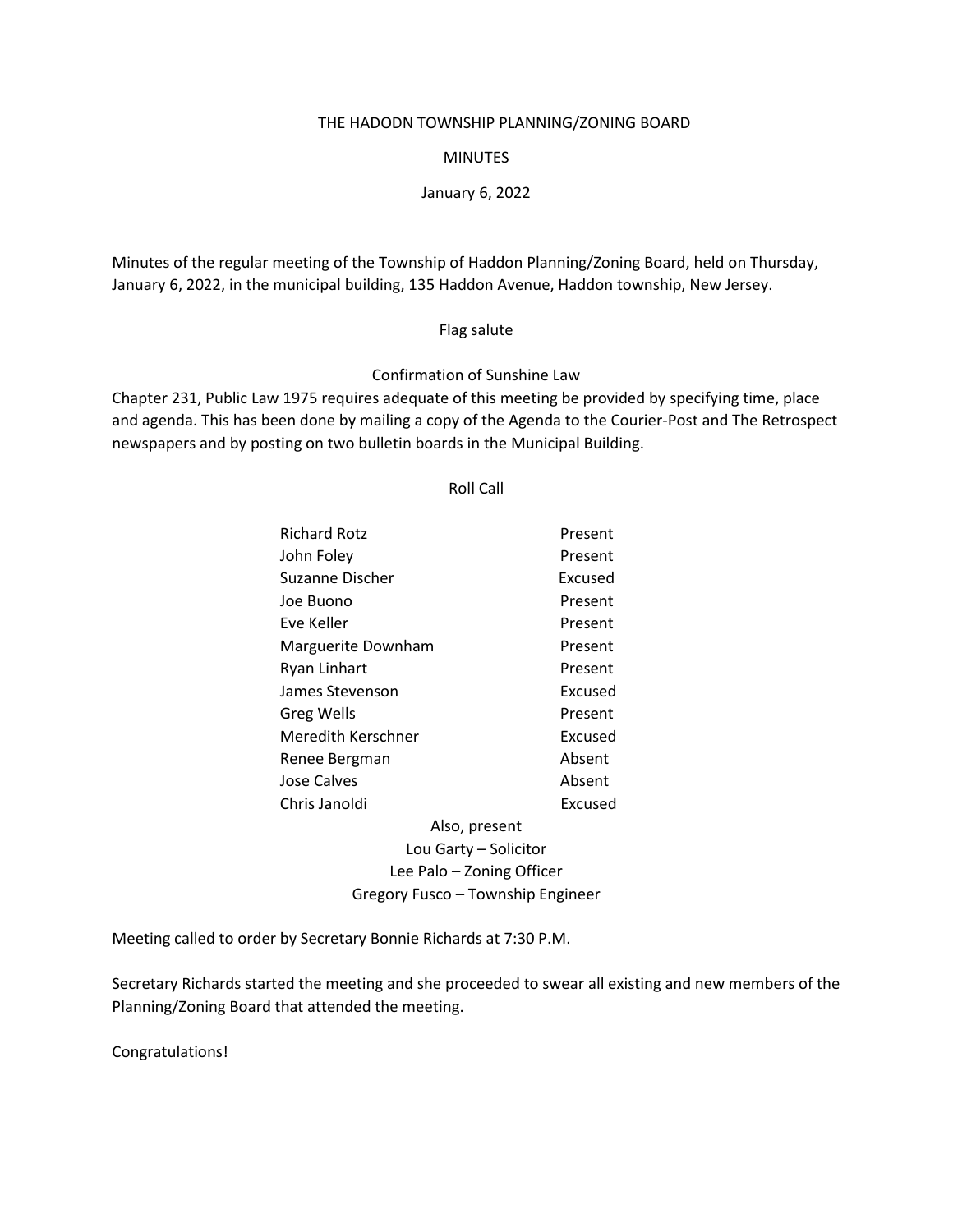Mrs. Richards asked for nomination for Chairperson to the Planning/Zoning Board for a one-year term for the year 2022.

John Foley nominated Richard Rotz, Seconded by Marguerite Downham.

A motion by John Foley to close the nominations, seconded by Commissioner Ryan Linhart. All members present voted in the affirmative. Motion carried.

Mrs. Richards asked for a voice vote for Richard Rotz for the position of chairperson to the Planning/Zoning Board for the year 2022. All members voted in the affirmative. 0- no votes. Motion carried.

Congratulation Mr. Rotz.

Mr. Rotz took over the meeting at this point.

Mr. Rotz asked for nomination for Vice Chairperson to the Planning/Zoning Board for a one-year term for the year 2022.

John Foley nominated Gregory Wells as Vice Chairperson, seconded by Joe Buono.

A motion by John Foley to close the nomination, seconded by Commissioner Ryan Linhart. All members present voted in the affirmative. Motion carried.

Mr. Rotz asked for a vote by acclamation for Gregory Wells for the position of Vice chairperson to the Planning/Zoning Board for the year 2022. All members present voted in the affirmative, 0- no voted motion carried.

Congratulation Mr. Wells

Mr. Rotz asked for nomination for Secretary for the Planning/Zoning Board for the year 2022.

Joe Buono nominated Bonnie Richards as Secretary to the Board, seconded by John Foley.

A motion by John Foley to close nomination, seconded by Marguerite Downham. All members present voted in the affirmative. Motion carried.

Mr. Rotz asked for a vote by acclamation for Bonnie Richards for the position of Secretary to the Planning/Zoning Board for the year 2022. All members present voted in the affirmative, 0-no votes. Motion carried.

Congratulation Mrs. Richards

Mr. Rotz asked for nomination for Solicitor to the Planning/Zoning Board of Townshp of Haddon for the year 2022.

John Foley nominated Lou Garty to the position of Solicitor to the Planning/Zoning Board of Haddon Township, Seconded by Marguerite Downham.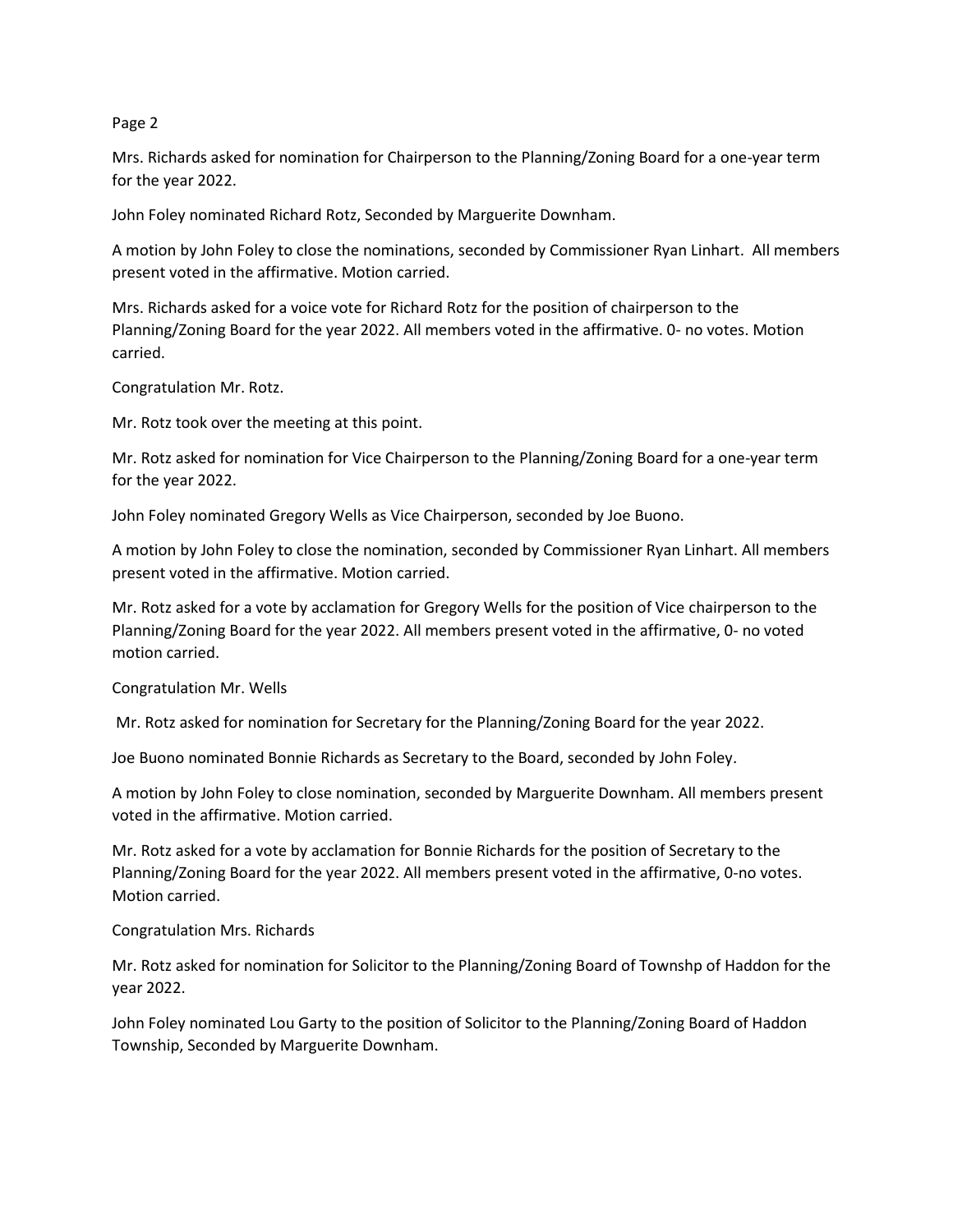A motion by John Foley to close nomination, seconded by Gregory Wells. All members present voted in the affirmative. Motion carried.

Mr. Rotz asked for a vote by acclamation for Lou Garty as Solicitor to the Planning/Zoning Board of Haddon Township for the year 2022. All members present voted in the affirmative, 0- no votes. Motion carried.

Congratulation Ms. Garty

Mr. Rotz asked for nomination for Board Engineer.

John Foley nominated Key Engineer, Gregory Fusco, seconded by Commissioner Ryan Linhart.

A motion by Commissioner Ryan Linhart to close nomination, seconded by John Foley. All members present voted in the affirmative. Motion carried.

Mr. Rotz asked for a vote by acclamation for Key Engineer, Gregory Fusco as Planning/Zoning Board Engineer for the Township of Haddon and the year 2022. All members present voted in the affirmative, 0- no votes. Motion carried.

Congratulation Key Engineer and Mr. Fusco

A motion by John Foley to approve the minutes from 12-2-21, seconded by Joe Buono 6 members voted in the affirmative, 0- no votes 1- abstention (Marguerite Downham) Motion carried.

### Old Business – None

New Business - Application 21-50 -Block 17.04 Lot 3 - Zone R-1 – 315 Crestwood Avenue – Hoover Homes, LLC. Applicants is seeking construct an addition 13.6' x 22' to the rear of the property. With any and all variances, waivers deemed necessary to approve this application.

Robert Schwartz, Esquire for the applicant Ron Hoover – Sworn In – Representing Hoover Homes. 414 Crestwood Ave Haddon Township, NJ

Mr. Rotz board chairman stated that there is a current survey and it will be marked A1, the plans will be marked A2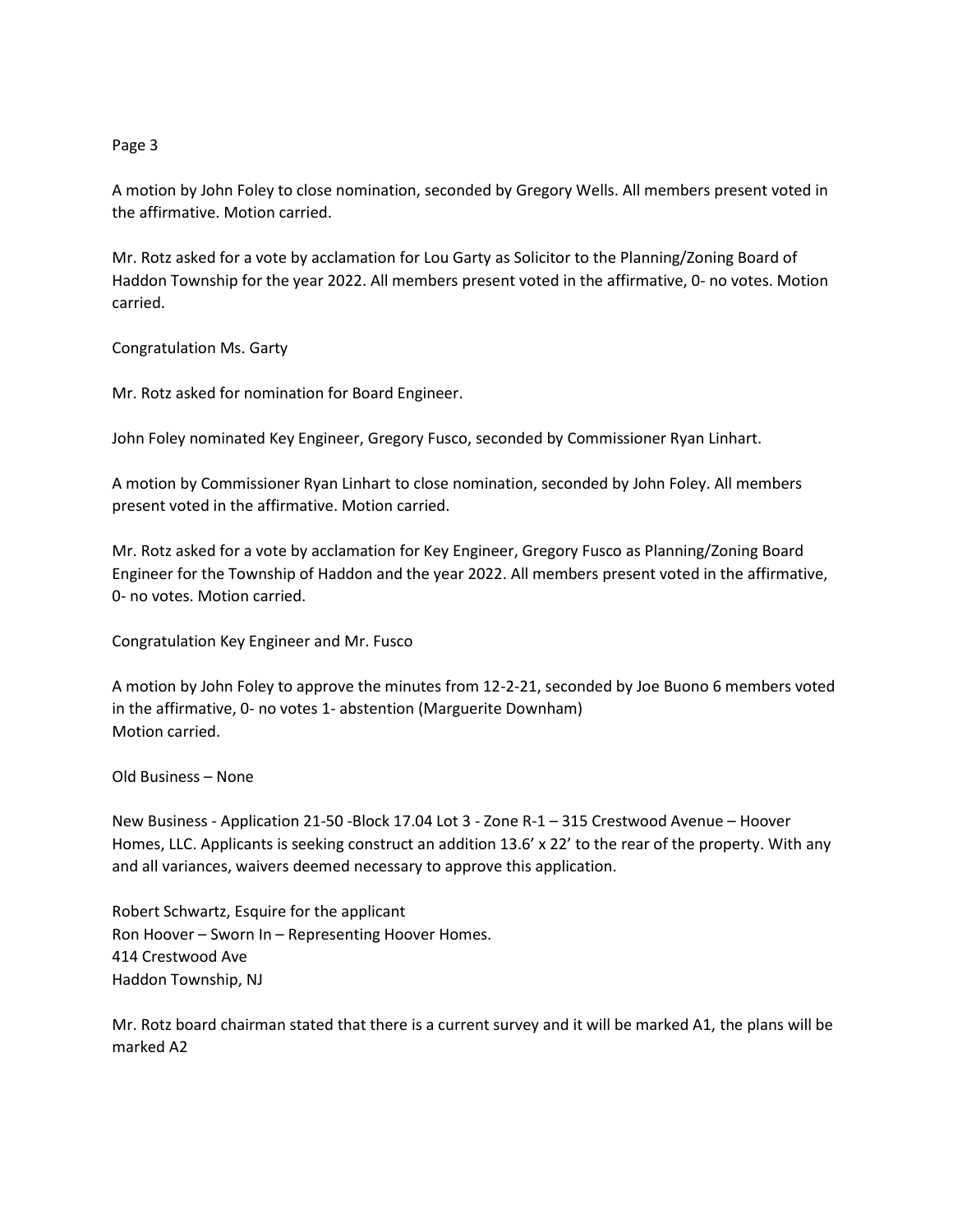Mr. Schwartz stated that the bulk variance is due to pre-existing, non-forming conditions. We are seeking relief from rear yard setback requirements to construct a 13.6 foot by 22 feet addition to the house, the side yard setback are pre-existing nonconforming conditions and also the front yard is preexisting non confirming where 30 feet is required existing is 25 feet. Lot size requires 10,00 sq. ft. existing is 7250 sq. ft. This is a R1 zone, The applicant will not increase any of the pre-existing nonconfirming conditions.

Mr. Hoover testified that this project is renovation with an addition, the existing screened-in-porch will be replaced with a larger family room. The renovation will not change the footprint of the property however the addition will change the footprint slightly. The addition is common in this neighborhood many homes have additions. The addition and renovation will improve the value of this property and the neighborhood.

The board discussed the application and the neighborhood. It will not impair the intent of the zone Plan, or the Master Plan, they are no major deviation to cause detriment to the property or neighborhood.

A motion by Joe Buono to open the meeting to the public, seconded by Commissioner Linhart. All members voted in the affirmative. Motion carried,

Hearing nothing from the public a motion by Joe Buono to close the public portion seconded by Commissioner Linhart. All members voted in the affirmative. Motion carried.

Mr. Rotz stated that this application is seeking bulk variance due to pre-existing, non-conforming conditions. And the lot coverage is a little larger.

Mr. Rotz asked the board members if anyone had anything else to add. Hearing nothing Mr. Rotz asked for a motion.

A motion by John Foley to approve application 21-50 315 Crestwood Ave as presented, seconded by Greg Wells. 7 members voted in the affirmative. 0- no votes. Motion carried.

Application 21-53 – Block 28.07 Lot 4 – Zone R1 - 428 Addison Avenue – Jason Miller – Applicant is seeking to build a 15'7" by 14'4" Sunroom addition at rear of home. Along with any and all variances, waivers, deemed necessary to approve this application.

### Jason Miller – owner – Sworn In

Mr. Rotz stated that the survey is outdated and the application can- not be heard tonight. The application has been tabled and will be heard at the February 3, 2022 meeting, this application will not be re-noticed.

Application 21-55 – Block 29.05 Lot 17 – ZoneR1 – 224 Burrwood Avenue – Amy Keller and robert Meyer. Applicants are seeking to construct a new front porch with front yard setback where 30' is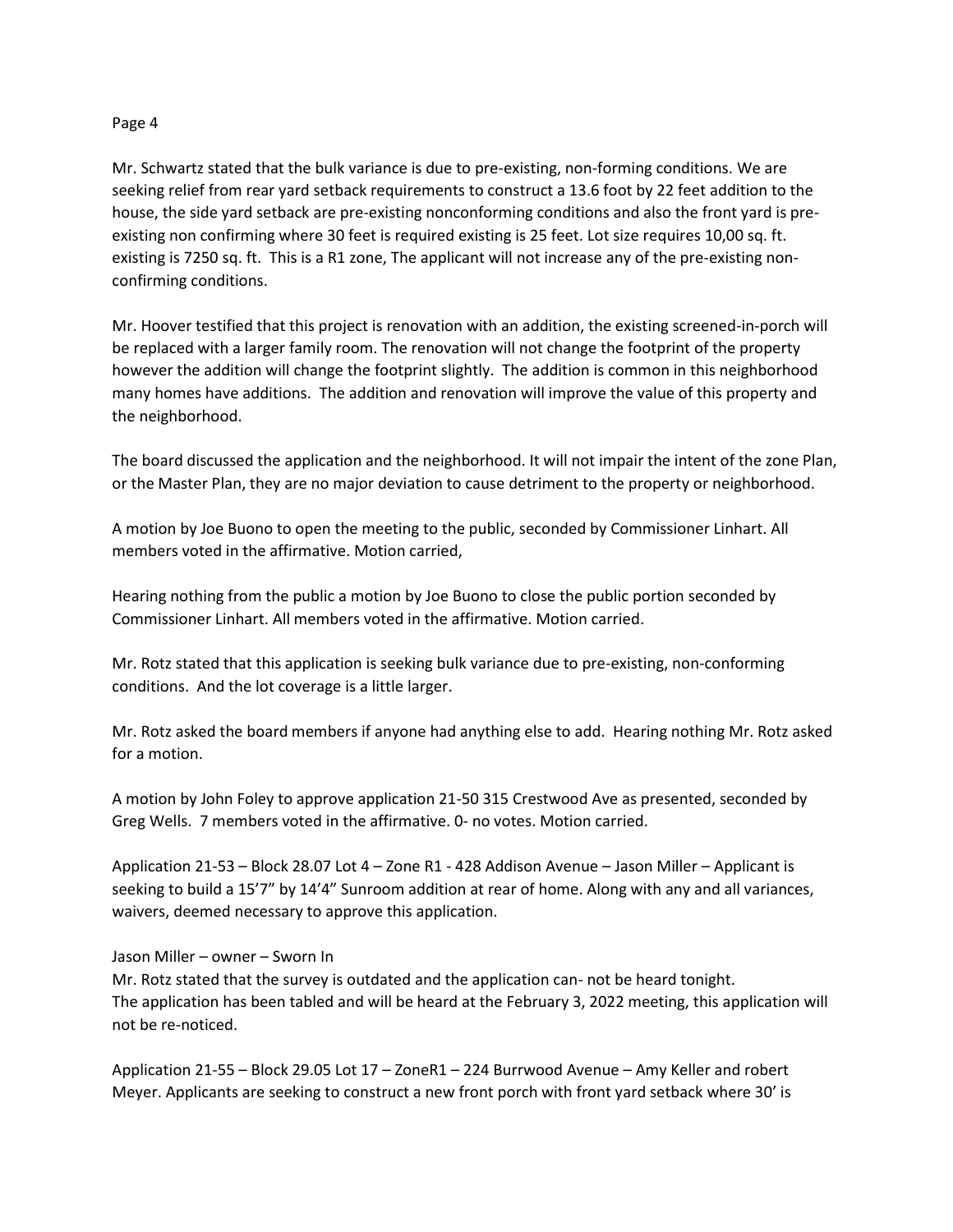required proposed is 24.85" requesting relief of 4.07' also requesting a new garage with 4.50' proposed setback where 5' is required. Along with any and all other variances deemed necessary to approve this application.

Amy Keller – Owner – Sworn In Robert Meyer – Owner – Sworn In Lisa Soulos – Architect – Sworn In

Mr. Rotz marked the following – Survey A1. Plans A2, Array of Photo A3

Mrs. Soulos stated that the barn that you see is coming down and a garage will be going up but in a difference location. The garage height will be no higher than13 feet. The square footage of the new garage will be 404. We are adding no living space.

My clients are seeking to construct a new front Porch with front yard set-back proposed of 24.85" where 30' is required. Also seeking relief for the demolition of existing garage and be replaced with a new garage needing rear yard set-back relief proposed 4' required 5', also seeking to revise the front porch from an existing porch t create a larger porch.

Ms. Keller stated that the porch will be similar to other porches on houses in the neighborhood.

Ms. Soulos stated that the tree in the front yard will be removed, the porch will be 10' wide and 7' from the front to back of the porch. The new garage will be 440 sq. ft. also that this plan will not offend the Zoning Ordinance.

The board looked at the plans and the photo, listen to the architect.

One board member stated that the garage is outdated and replacing if even with a larger structure is much better that what is there now.

A board member stated that this application will not impair the intent of the Zoning Ordinance or the Master Plan.

A motion by Greg Wells to open the meeting to the public, seconded by John Foley, all members present voted in the affirmative. Motion carried.

Jane Asselt – Sworn In 226 Morgan Ave Haddon Township, NJ

I am in support of this application. I just wanted the board to know. It will enhance the property

Hearing nothing more a motion by John Foley to close the public portion, seconded by Marguerite Downham. All members presented voted in the affirmative. Motion carried.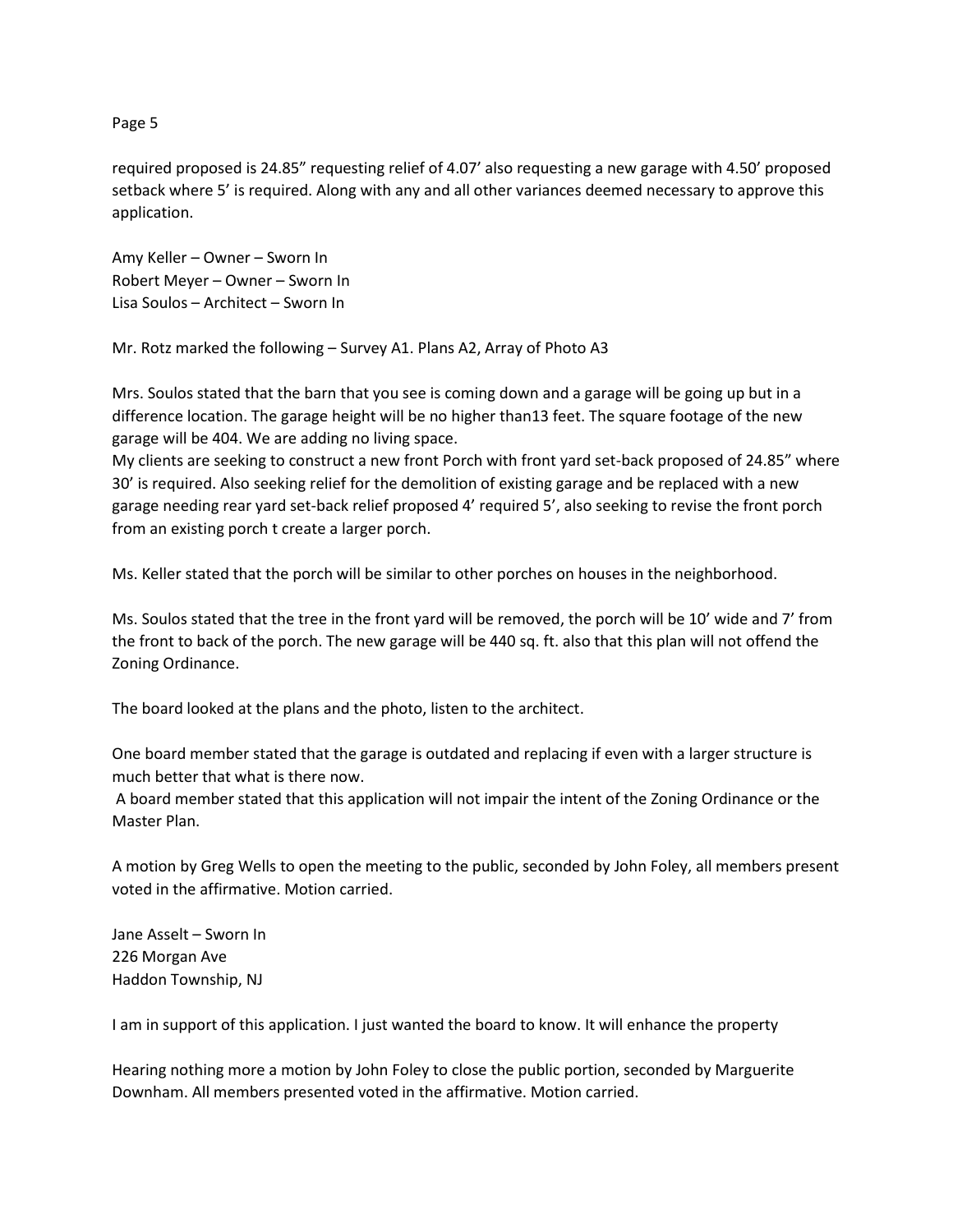A motion by Greg Wells to approve application 21-55 224 Burrwood Ave, with the conditions that they will follow the plans submitted, the siding on the garage will match the color and style of the siding on the house, that there will be no living area in the new garage, it can have electric. Seconded by Joe Buono.

6 members voted in the affirmative, 0- no votes, 1- abstention (Commissioner Linhart). Motion carried.

Application 21-58 – Block 21,01 Lot 31 – Zone R2 – 103 Virginia Ave – Pinto Property Group, LLC – Applicant is seeking to reframe a 2<sup>nd</sup> story to create full 2<sup>nd</sup> story. House has pre-existing nonconforming front yard setbacks to the porch existing is 14 feet required is 25 feet, 2<sup>nd</sup> floor has 22' proposing where 25 feet is required, along with any and all other variances, waivers deemed necessary to approve this application.

Janine Leicht, Esquire of Brown & Connery representing the applicant. Lou Pinto – owner – Sworn In

Ms. Leicht explained that Mr. Pinto wants to reframe the second story of a residential structure to create a full second story and to open the existing first story enclosed porch. The house has pre-existing, non-confirming front yard setback of 14' where 25' is required. The second floor has 22 feet setback where 25 feet is required. The property is a R2 zone and is a single-family house.

Mr. Rotz marked the survey A1 it is current

Mr. Pinto explained the this will involves pining up the enclosed porch and building out the second story. It will not touch the pre-existing non-confirming conditions. The entire house has been gutted, the exterior of the house will be vinyl siding and that expanding the second story and opening the porch will service to modernize the property and will maintain the character of the neighborhood. The house currently has 4 bedrooms and 2 bathrooms when the work is done it will have 4 bedrooms and 2  $\frac{1}{2}$ bathrooms. The addition will increase the height of the house slightly but it will not be more the 35 feet.

The board discussed the characteristics of the neighborhood, the zoning ordinance and the Master Plan and determined that this will not impact any of this item.

A motion by Marguerite Downham to open the meeting to the public, seconded by Joe Buono. All members present voted in the affirmative. Motion carried.

Hearing nothing from the public a motion by John Foley to close the public portion, seconded by Commissioner Linhart. All members presented voted in the affirmative. Motion carried.

Mr. Rotz asked if any board member has anything else to add. Hearing nothing Mr. Rotz asked for a motion.